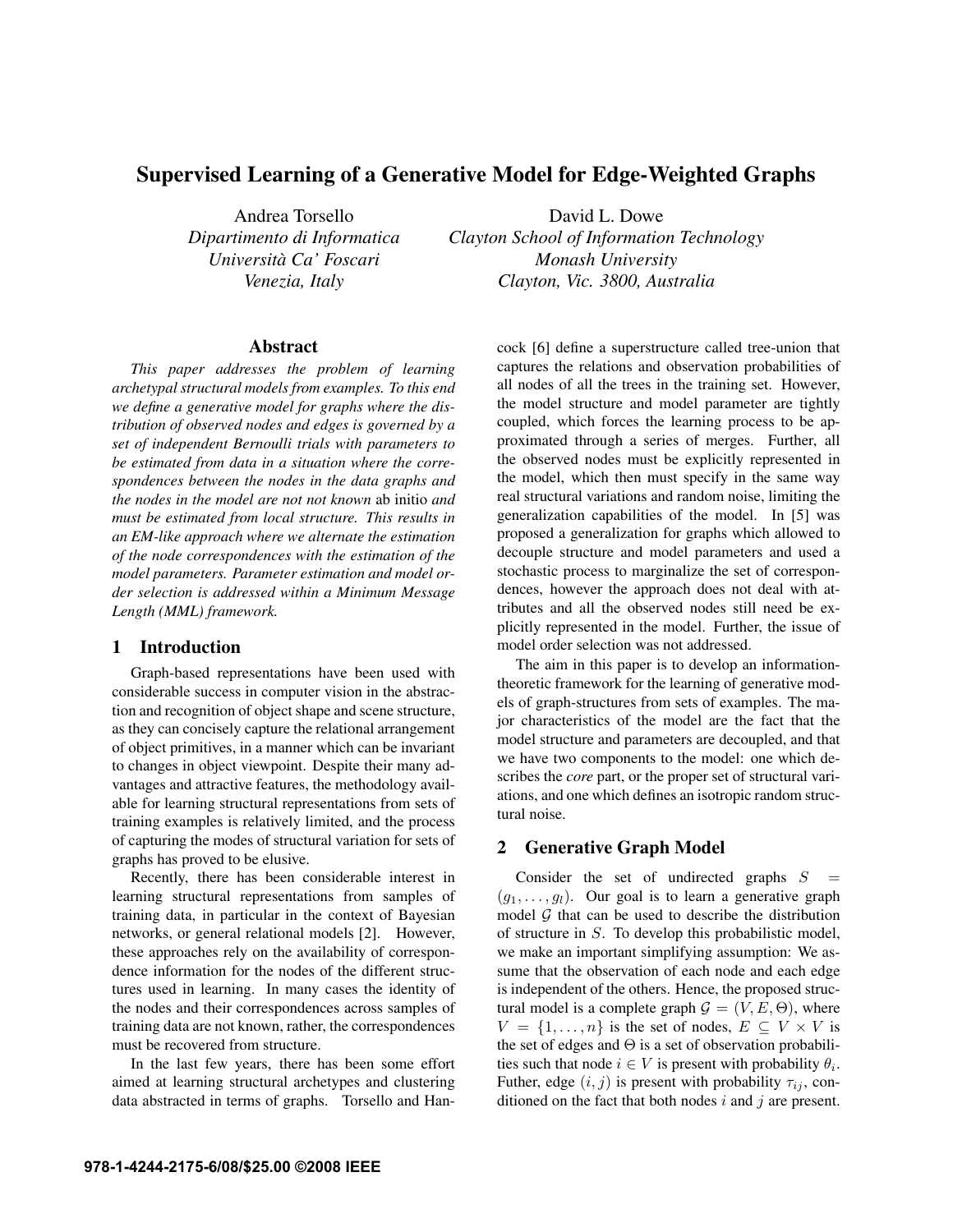

**Figure 1. The graph observation process.**

Weight distributions can be added to the node and edge models to deal with weighted graphs. In this paper we assume that graphs are attributed with edge lengths, and we model this observed quantity as a normal distribution of mean  $\mu_{ij}$  and variance  $\sigma_{ij}^2$  for each edge  $(i, j)$ . These parameters will be learned together with the other model parameters.

We work under the assumption that the correspondence information between the observation's nodes and the model's nodes that generated them is not known. We can model this by saying that an unknown random permutation is applied to the nodes of the sample. For this reason, the observation probability of a sample graph depends on the unknown correspondences between sample and model nodes. Figure 1 shows a graph model and the graphs that can be generated from it with the corresponding probabilities. Here the numbers next to the nodes and edges of the model represent the values of  $\theta_i$  and  $\tau_{ij}$ . Note that, when the correspondence information (letters in the Figure) is dropped, we cannot distinguish between the second and third graphs anymore, yielding the final distribution.

With this definition, since every node in the generated graphs must originate from a node in the model, the only operation we can do to the structural model to generate a new graph is the removal of nodes and edges. This implies that the model must describe every possible structural variation encountered in the data, be it central to the distribution, or simply structural noise that is encountered with very low probability. To avoid this we allow for nodes to be added to the model by saying that, with a certain probability. There *external* nodes have identical probability  $\bar{\tau}$  of being connected to any other node and the same length distribution of parameters  $\bar{\mu}$  and  $\bar{\sigma}^2$ , where we force the observation probability to be equal to the average density of the core part of the structural model and the length model parameters to be equal to the average over the parameters of the core model. Hence, external nodes model isotropic (or spherical) noise with the same average edge distribution as the core model. In general, a generative model will generate a graph with  $k$  external nodes according to a geometric distribution  $P_k = (1-\bar{\theta})\bar{\theta}^k$ , where  $\bar{\theta} \in [0,1]$ is a model parameter that quantifies the tendency of the model to generate external nodes.

Let us assume that we have a model  $G$  with n nodes and that we want to compute the probability that graph g with m nodes was sampled from it. Let g be a graph and  $\sigma : (1, \ldots, n) \rightarrow (1, \ldots, m + 1)$  be a set of correspondences from the model nodes to the nodes in g where  $\sigma(i) = m+1$  if model node i has no corresponding node in  $q$ , that is, if model node  $i$  is not observed in graph g. Further, let  $\pi$  :  $(1, \ldots, m) \rightarrow (1, \ldots, n+1)$  be the inverse set of correspondences, where  $\pi(h) = n+1$ if h is an external node, otherwise  $\sigma(\pi(h)) = h$ , and  $\pi(\sigma(i)) = i$  if  $\sigma(i) \neq m + 1$ . With this notation, the probability that a graph  $g$  was sampled from a model  $\mathcal G$ given the correspondences  $\sigma$  and  $\pi$  is

$$
P(g|\mathcal{G}, \sigma) = (1-\bar{\theta}) \prod_{i=1}^n \prod_{j=i}^n \Theta_{ij}^{\sigma(i)\sigma(j)} \prod_{h=1}^m \prod_{k=h}^m \overline{\Theta}_{\pi(h)\pi(k)}^{hk},
$$

where  $\Theta_{ij}^{hk}$  is the probability that model edge  $(i, j)$ generated graph edge  $(h, k)$ ,  $\overline{\Theta}_{ij}^{hk}$  with  $i = n + 1$  or  $j = n + 1$  is the probability that edge  $(h, k)$  is external to the model, and pairs with the same index represent a node instead of and edge. Letting  $G = (g_{hk})$  be the adjacency matrix of graph g, and letting  $Pr(x|\mu, \sigma^2)$  =

$$
\Theta_{ij}^{hk} = \begin{cases}\n\frac{e^{-\frac{(x-\mu)^2}{2\sigma^2}}}{\sqrt{2\pi\sigma^2}}, & \text{we define }\Theta_{ij}^{hk} \text{ and } \overline{\Theta}_{ij}^{hk} \text{ as follows:} \\
\theta_i & \text{if } i = j \land h \neq k \text{ or } i \neq j \land h = k \\
1 - \theta_i & \text{if } i = j \land h = k \land G_{hh} = 1 \\
\tau_{ij} \Pr(l_{ij}|\mu_{ij}, \sigma_{ij}^2) & \text{if } i \neq j \land h \neq k \land G_{hk} = 1 \\
1 - \tau_{ij} & \text{if } i \neq j \land h \neq k \land G_{hh} = 1 \land \\
1 - \tau_{ij} & \text{if } i \neq j \land h \neq k \land G_{hh} = 1 \land \\
\tau_{ik} = 1 \land G_{hk} = 0, & \text{otherwise.} \\
1 & \text{otherwise.} \\
\overline{\Theta}_{ij}^{hk} = \begin{cases}\n0 & \text{if } i = j \land h \neq k \text{ or } i \neq j \land h = k \\
\overline{\theta} & \text{if } h = k \land i = j = n + 1 \\
\overline{\tau} & \text{if } h = k \land i = j = n + 1 \\
1 - \overline{\tau} & \text{if } (i = n + 1 \lor j = n + 1) \land G_{hk} = 0 \\
1 & \text{otherwise.} \\
1 - \overline{\tau} & \text{if } (i = n + 1 \lor j = n + 1) \land G_{hk} = 0\n\end{cases}\n\end{cases}
$$

## 3 Model Estimation

Key to the estimation of the structural model is the realization that, condition on a given set of node correspondences, the node observation processes are independent from one another. Hence, since the structural component of the model is always a complete graph and node/edge observation is dictated by the model parameters, knowing the set of correspondences would effectively decouple parameters and structure.

Here we make the simplifying assumption that the likelihood of the set of correspondences  $\sigma_g$  between graph  $g$  and model  $G$  is strongly peaked, i.e., we have  $P(g|\mathcal{G}) \approx \max_{\sigma_g} P(g|\mathcal{G}, \sigma_g)$ . With this assumption the estimation of the structural model can be achieved with an EM-like process by alternating the estimation of the correspondences  $\sigma_q$  of every graph  $g \in S$  with a fixed set of model parameters Θ, and the estimation of Θ given the correspondences.

While this EM-like approach solves the problem of estimating the structural model of a given size, the problem of model order selection remains open. We have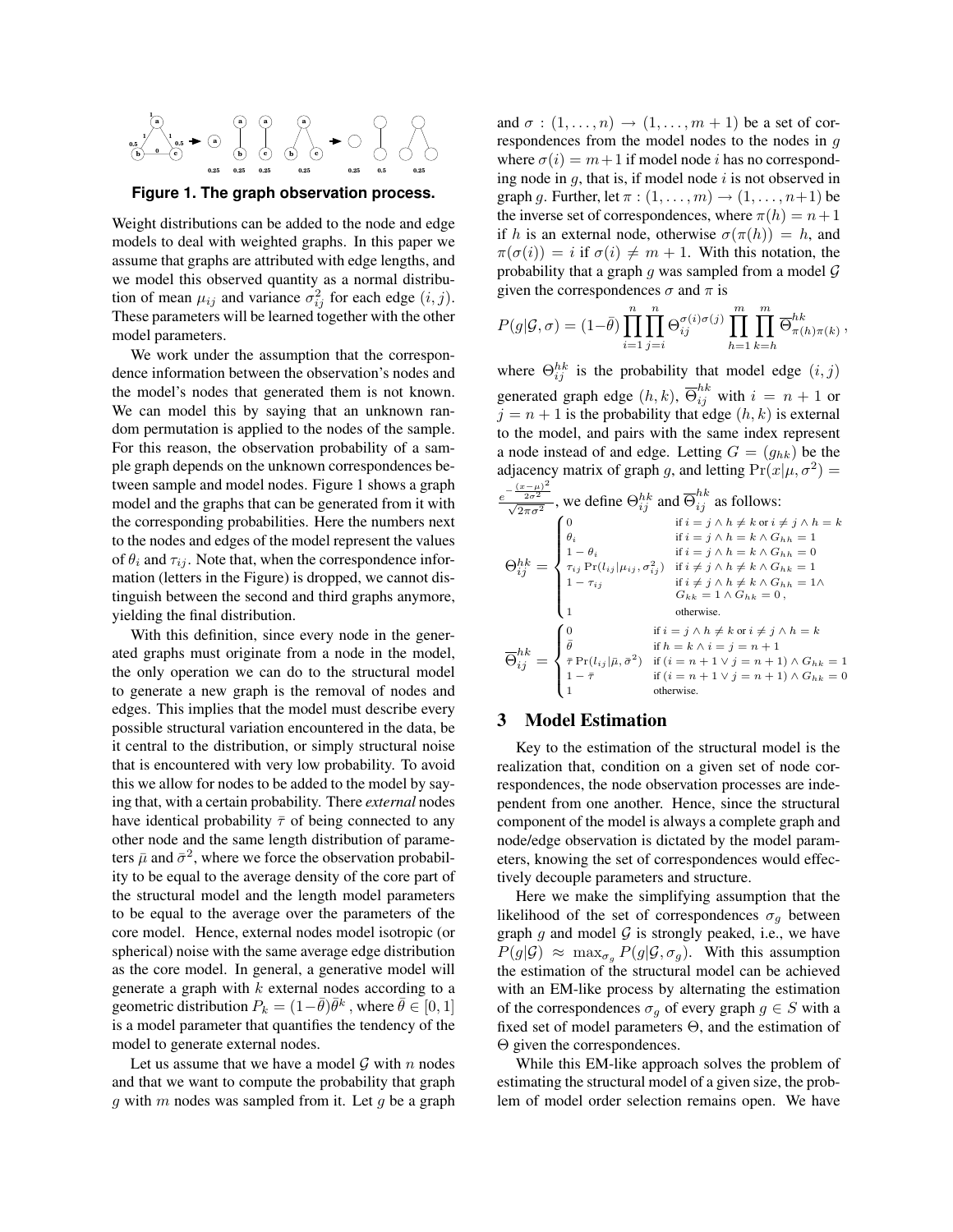chosen to use Minimum Message Length (MML) criterion [7] which allows us to address parameter estimation and model order selection within a single framework, solidly based on information theory.

#### 3.1 Correspondence Estimation

The estimation of the set of correspondences  $\sigma$  is an instance of a graph matching problem., where, for each graph g, we are looking for the set of correspondences that maximizes  $P(g|\mathcal{G}, \sigma)$ . To do this we relax the space of partial correspondences, where a relaxed state is represented by a  $(n + 1) \times (m + 1)$  matrix  $P = (p_{ih})$ satisfying the constraints  $p_{ih} \geq 0$ ,  $\sum_{h=1}^{m+1} p_{ih} = 1$ , and  $\sum_{i=1}^{n+1} p_{ih} = 1$ . The matrix P is almost doubly stochastic, with the exception for the last row and column that are not normalized. The probability  $P(q, \mathcal{G}, \sigma)$  can be extended to the relaxed assignment space using as:

$$
E(g, \mathcal{G}, P) = (1 - \bar{\theta}) \Big( \prod_{i=1}^{n} \prod_{j=i}^{n} \sum_{h=1}^{m+1} \sum_{k=h}^{m+1} p_{ih} \Theta_{ij}^{hk} p_{jk} \Big) \cdot \Big( \prod_{h=1}^{m} \prod_{k=i}^{m} \sum_{i=1}^{n+1} \sum_{j=i}^{n+1} p_{ih} \bar{\Theta}_{ij}^{hk} p_{jk} \Big) \cdot (1)
$$

In an approach similar to Graduated assignment [3], we maximize the energy function  $E$  by iterating the recurrence  $P^{t+1} = \mu(DE^t)$ , where  $DE^t$  is the differential of E with respect to  $P<sup>t</sup>$  and  $\mu$  is a function projecting  $DE<sup>t</sup>$  to the relaxed assignment space.

#### 3.2 Parameter Estimation

MML is a Bayesian method of point estimation based on an information-theoretic formalization of Occam's razor. Here, simplicity of an explanation is formalized as the joint cost of describing a probabilistic model for the data and describing the data given the model. Hence, to estimate a model class and the model parameters, MML minimizes a two-part message. The first encodes the model class/order and the parameters, while the second assumes a Shannon-optimal encoding of the data given the model. MML is closely related to the Kolmogorov complexity, is invariant under 1-to-1 parameter transformations [7], and has general statistical consistency properties [1].

The cost of describing a fully specified model (in the first part of the message) with a parameter vector  $\theta_G$  of dimension  $D$  is approximately

$$
-\log\left[\frac{h(\theta_{\mathcal{G}})}{\sqrt{F(\theta_{\mathcal{G}})}}\right] + \frac{D}{2}\log k_D,
$$

where  $k_D$  are the lattice constants specifying how tightly unit spheres can be packed in a D-dimensional space,  $h(\theta)$  is the prior of the parameters  $\theta$ ,  $F(\theta)$  is the Fisher information matrix (Wallace and Freeman, 1987) and the term  $1/(\sqrt{k_D^D F(\theta_G)})$  is the optimal round-off in the parameter estimates.

According to Shannon's theorem, the cost of encoding the data (in the second part of the message) has a tight lower bound in the negative log-likelihood function, to which we add the roundoff error  $D/2$ .

In this work we have opted for a standard noninformative Jeffreys's prior for the model parameters which will push the parameters towards the edges of their range forcing each node/edge to be observed either very frequently or very rarely. A consequence of this choice is that the MML point estimates of the parameters are the same as the maximum likelihood estimates, leaving the MML criterion only for model-order selection. In fact, the use of Jeffrey's prior implies  $h(\theta) =$  $\sqrt{F_1(\theta)}$ , where  $F_1(\theta)$  is the single datum Fisher information matrix and  $F(\theta) = |S|^D F_1(\theta)$ . Hence, the final description length, approximating  $\log(k_D)$  as described in [7], is

$$
I_1 = \frac{D}{2}\log\left(\frac{|S|}{2\pi}\right) + \frac{1}{2}\log(\pi D) - 1 - \sum_{g \in S}\log P(g|\mathcal{G}, \sigma_g),
$$

where  $|S|$  is the number of samples and the number of parameters for a *n*-node structural model is  $D =$  $3\binom{n-1}{2} + n + 2.$ 

Recalling the maximum likelihood estimates for binomial distribution, we have  $\theta_i = \frac{a_i}{|S|}$ , where  $a_i$  is the number of graphs that observe model node  $i$ , i.e., that have a node mapped to  $i, \tau_{ij} = \frac{|\{g \in S | (\sigma_g(i), \sigma_g(j)) \in E_g\}|}{a_{ij}},$ where  $a_{ij}$  is the number of graphs that observe both nodes i and j, and  $\bar{\theta} = \frac{u}{u+|S|}$ , where u is the set of external nodes that do not map to any node in the model.

Concluding, given a set of observation graphs S and a model dimension  $n$ , we jointly estimate node correspondences and model parameters by alternating the two estimation processes in an EM-like approach, and then we chose the model order that minimizes the message length  $I_1$ .

# 4 Experimental Evaluation

We tested our structural learning approach on shockgraphs [4], a skeletal-based representation of the differential structure of the boundary of a 2D shape. We have used a database consisting of 72 shapes from the MPEG7 database, divided into 6 classes of 12 shapes each. The shape classes where composed of bottles, children, hands, glasses, horses, and tools. The size of the shock-graphs varied from 4 to 20 nodes. We have learned a model for each shape class and computed the sampling probability of each graph from each model.